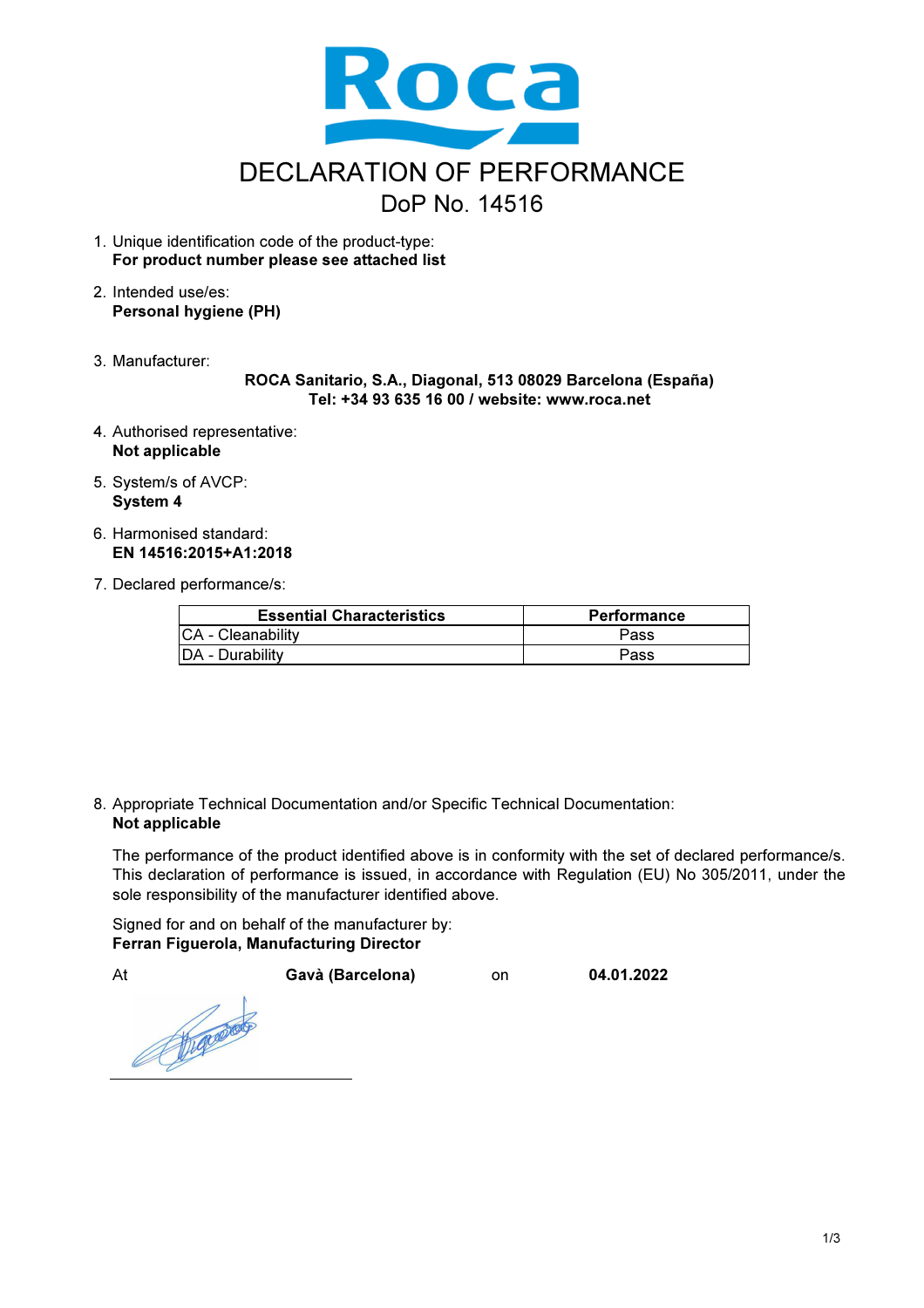| <u>Range</u>         |
|----------------------|
| AKIRA                |
| ALENA                |
| ARIANE               |
| ARMANI               |
| ARMANI-BAIA          |
| ART PLUS             |
| Bali-N               |
| BAÑASEO              |
| BAÑASEO Europa       |
| BAÑASEO Contesa      |
| BECOOL               |
| BECOOL               |
| <b>BELICE</b>        |
| BEYOND               |
| <b>BODY PLUS</b>     |
| CADIZ                |
| CARLA                |
| CARLA                |
| CARLA                |
| CARLA                |
| <b>CARLA PLUS</b>    |
| CARLA PLUS           |
| CARMEN               |
| <b>CIRCULAR BATH</b> |
| CONTESA              |
| CONTESA              |
| CONTESA              |
| CONTESA              |
| CONTESA              |
| CONTESA              |
|                      |
| CONTESA<br>CONTESA   |
| CONTESA              |
|                      |
| CONTESA              |
| CONTESA              |
| CONTESA              |
| CONTESA              |
| CONTESA PLUS         |
| <b>CONTESA PLUS</b>  |
| <b>CONTESA PLUS</b>  |
| <b>CONTINENTAL</b>   |
| <b>CONTINENTAL</b>   |
| <b>CONTINENTAL</b>   |
| <b>CONTINENTAL</b>   |
| DUO PLUS             |
| DUO PLUS             |
| EASY                 |
| EASY                 |
| EASY                 |
| EASY                 |
| EASY                 |
| EASY                 |
| FARO                 |
| GENOVA               |
| GENOVA               |
| GENOVA               |
| <b>GENOVA-N</b>      |
| <b>GENOVA-N</b>      |
| <b>GENOVA-N</b>      |
| <b>GEORGIA</b>       |
| HAITI                |

| Range                        | Product                                                | <b>Material</b>    | <b>Designation C</b>       |
|------------------------------|--------------------------------------------------------|--------------------|----------------------------|
| <b>AKIRA</b>                 | Code<br>A232570/ 7U/ G0/ GU                            | Cast Iron          | $CL1 + CL2$                |
| <b>ALENA</b>                 | A248467                                                | <b>Resin Stone</b> | $CL1 + CL2$                |
| <b>ARIANE</b>                | A248470                                                | <b>Resin Stone</b> | $CL1 + CL2$                |
| <b>ARMANI</b>                | A248174/201/236/244/263/285                            | Acrylic            | $CL1 + CL2$                |
| ARMANI-BAIA                  | A248448/49                                             | Resin Stone        | $CL1 + CL2$                |
| <b>ART PLUS</b>              | A22255F/6F                                             | Steel              | $CL1 + CL2$                |
| <b>BALI-N</b>                | A247661/7674/8070                                      | Acrylic            | $CL1 + CL2$                |
| <b>BAÑASEO</b>               | A213000/020                                            | Cast Iron          | $CL1 + CL2$                |
| BAÑASEO Europa               | A213168                                                | Steel              | $CL1 + CL2$                |
| BAÑASEO Contesa              | A213100/ C00                                           | Steel              | $CL1 + CL2$                |
| <b>BECOOL</b>                | A247989                                                | Acrylic            | $CL1 + CL2$                |
| <b>BECOOL</b>                | A248013/014/015/016/340/518                            | Acrylic            | $CL1 + CL2$                |
| <b>BELICE</b>                | A233550/G0                                             | Cast Iron          | $CL1 + CL2$                |
| <b>BEYOND</b>                | A248452/53/65                                          | <b>Resin Stone</b> | $CL1 + CL2$                |
| <b>BODY PLUS</b>             | A237950/55/65                                          | Steel              | $CL1 + CL2$                |
| CADIZ                        | A248286/87                                             | Acrylic            | $CL1 + CL2$                |
| CARLA                        | A2215L2/L3                                             | Steel              | $CL1 + CL2$                |
| CARLA                        | A237552/72/82/L3/M3                                    | Steel              | $CL1 + CL2$                |
| CARLA                        | A237652/72/82/L3/M3                                    | Steel              | $CL1 + CL2$                |
| CARLA                        | A2374LN/74N3/94L2                                      | Steel              | $CL1 + CL2$                |
| <b>CARLA PLUS</b>            | A237333/43/62/72/G3/H3                                 | <b>Steel</b>       | $CL1 + CL2$                |
| <b>CARLA PLUS</b>            | A237733/43/62/72/G3/H3                                 | Steel              | $CL1 + CL2$                |
| <b>CARMEN</b>                | A234250/U                                              | Cast Iron          | $CL1 + CL2$                |
| <b>CIRCULAR BATH</b>         | A248204/06                                             | Acrylic            | $CL1 + CL2$                |
| CONTESA                      | A212106/07/16/66/67/C6/C7                              | Steel              | $CL1 + CL2$                |
| <b>CONTESA</b>               | A212D06/07                                             | Steel              | $CL1 + CL2$                |
| CONTESA                      | A221572/73/K3                                          | Steel              | $CL1 + CL2$                |
| CONTESA                      | A222670/770/870                                        | Steel              | $CL1 + CL2$                |
| CONTESA                      | A235860/ 65/ 66/ 67/ 70/ 76/ 77/ 86/ 87/ JN/ KN        | Steel              | $CL1 + CL2$                |
| <b>CONTESA</b>               | A235890/ 96/ 97/ C0/ C6/ C7/ D0/ D6/ D7                | Steel              | $CL1 + CL2$                |
| CONTESA                      | A235960/ 65/ 66/ 67/ 70/ 76/ 77/ 80/ 86/ 87            | Steel              | $CL1 + CL2$                |
| CONTESA                      | A235990/96/97/C0/C6/C7/D0/D6/D7                        | Steel              | $CL1 + CL2$                |
| CONTESA                      | A236060/ 65/ 70/ 76/ 77/ 80/ 86/ 87                    | Steel              | $CL1 + CL2$                |
| CONTESA                      | A236090/96/97/C0/C6/C7/D0/D7/J7                        | Steel              | $CL1 + CL2$                |
| <b>CONTESA</b>               | A236160/65/70/76/80/90                                 | Steel              | $CL1 + CL2$                |
| <b>CONTESA</b>               | A236196/ 97/ C0/ C6/ C7/ D0/ D6                        | Steel              | $CL1 + CL2$                |
| CONTESA                      | A238060/ 160/ 260/ 360/ 460/ 560                       | Steel              | $CL1 + CL2$                |
| CONTESA PLUS                 | A222455/75                                             | Steel              | $CL1 + CL2$                |
| <b>CONTESA PLUS</b>          | A237353/ 55/ 60/ 63/ 65/ 67/ 75/ 85                    | Steel              | $CL1 + CL2$                |
| <b>CONTESA PLUS</b>          | A237753/ 55/ 60/ 63/ 65/ 67/ 75/ 85                    | Steel              | $CL1 + CL2$                |
| CONTINENTAL                  | A211506/07/16/17/26                                    | Cast Iron          | $CL1 + CL2$                |
| CONTINENTAL                  | A212901/02/03/04/11/12/13                              | Cast Iron          | $CL1 + CL2$                |
| CONTINENTAL                  | A212914/33/51/52/53/54                                 | Cast Iron          | $CL1 + CL2$                |
| CONTINENTAL                  | A231160/80                                             | Cast Iron          | $CL1 + CL2$                |
| <b>DUO PLUS</b>              | A221660/670                                            | Steel              | $CL1 + CL2$                |
| DUO PLUS                     | A222555/65/75/85                                       | Steel              | $CL1 + CL2$                |
| <b>EASY</b>                  | A248149/ 50/ 51/ 52/ 53/ 54                            | Acrylic            | $CL1 + CL2$                |
| EASY                         | A248178/79/80/81/82/83/89                              | Acrylic            | $CL1 + CL2$                |
| EASY                         | A248190/91/92/93/94/95/96/97                           | Acrylic            | $CL1 + CL2$                |
| EASY                         | A248248/51/52                                          | Acrylic            | $CL1 + CL2$                |
| EASY<br>EASY                 | A248406/07/10/11/37/38<br>A248620/ 1/ 2/ 3/ 4/ 5/ 6/ 7 | Acrylic            | $CL1 + CL2$<br>$CL1 + CL2$ |
|                              |                                                        | Acrylic            |                            |
| <b>FARO</b><br><b>GENOVA</b> | A233750/70<br>A247473/75                               | Cast Iron          | $CL1 + CL2$<br>$CL1 + CL2$ |
| <b>GENOVA</b>                | A248079/81/82/83/84                                    | Acrylic<br>Acrylic | $CL1 + CL2$                |
| <b>GENOVA</b>                | A248297/298/322                                        | Acrylic            | $CL1 + CL2$                |
| <b>GENOVA-N</b>              | A248349/ 50/ 51/ 52/ 53/ 54/ 55                        | Acrylic            | $CL1 + CL2$                |
| <b>GENOVA-N</b>              | A24836./7.                                             | Acrylic            | $CL1 + CL2$                |
| <b>GENOVA-N</b>              | A24838. / 90                                           | Acrylic            | $CL1 + CL2$                |
| <b>GEORGIA</b>               | A24755/7977/8159                                       | Acrylic            | $CL1 + CL2$                |
| <b>HAITI</b>                 | A231730                                                | Cast Iron          | $CL1 + CL2$                |
|                              |                                                        |                    |                            |

| <u>Material</u> |
|-----------------|
| Cast Iron       |
| Resin Stone     |
| Resin Stone     |
| Acrylic         |
| Resin Stone     |
| Steel           |
| Acrylic         |
| Cast Iron       |
| <b>Steel</b>    |
| Steel           |
| Acrylic         |
| Acrylic         |
| Cast Iron       |
| Resin Stone     |
| Steel           |
| Acrylic         |
| Steel           |
| Steel           |
| Steel           |
| Steel           |
| Steel           |
| Steel           |
| Cast Iron       |
| Acrylic         |
| Steel           |
| Steel           |
| Steel           |
| Steel           |
| Steel           |
| Steel           |
| Steel<br>Steel  |
| Steel           |
| Steel           |
| Steel           |
| Steel           |
| Steel           |
| Steel           |
| Steel           |
| Steel           |
| Cast Iron       |
| Cast Iron       |
| Cast Iron       |
| Cast Iron       |
| Steel           |
| Steel           |
| Acrylic         |
| Acrylic         |
| Acrylic         |
| Acrylic         |
| Acrylic         |
| Acrylic         |
| Cast Iron       |
| Acrylic         |
| Acrylic         |
| Acrylic         |
| Acrylic         |
| Acrylic         |
| Acrylic         |
| Acrylic         |
| Cast Iron       |

| <u>roauct</u><br>Code     | <b>Material</b>    | <b>Designation Code</b>    |
|---------------------------|--------------------|----------------------------|
| 0/7U/G0/GU                | Cast Iron          | $CL1 + CL2$                |
| 248467                    | <b>Resin Stone</b> | $CL1 + CL2$                |
| 248470                    | <b>Resin Stone</b> | $CL1 + CL2$                |
| 236/244/263/285           | Acrylic            | $CL1 + CL2$                |
| 8448/49                   | <b>Resin Stone</b> | $CL1 + CL2$                |
| 255F/6F                   | Steel              | $CL1 + CL2$                |
| 1/7674/8070               | Acrylic            | $CL1 + CL2$                |
| 3000/020                  | Cast Iron          | $CL1 + CL2$                |
| 213168                    | Steel              | $CL1 + CL2$                |
| 3100/C00                  | Steel              | $CL1 + CL2$                |
| 247989                    | Acrylic            | $CL1 + CL2$                |
| 015/016/340/518           | Acrylic            | $CL1 + CL2$                |
| 3550/ G0                  | Cast Iron          | $CL1 + CL2$                |
| 452/53/65                 | <b>Resin Stone</b> | $CL1 + CL2$                |
| 950/55/65                 | Steel              | $CL1 + CL2$                |
| 8286/87                   | Acrylic            | $CL1 + CL2$                |
| 15L2/L3                   | Steel              | $CL1 + CL2$                |
| 72/82/L3/M3               | Steel              | $CL1 + CL2$                |
| 72/82/L3/M3               | Steel              | $CL1 + CL2$                |
| √/ 74N3/ 94L2             | Steel              | $CL1 + CL2$                |
| 3/ 62/ 72/ G3/ H3         | Steel              | $CL1 + CL2$                |
| 3/62/72/G3/H3             | Steel              | $CL1 + CL2$                |
| 34250/U                   | Cast Iron          | $CL1 + CL2$                |
| 8204/06                   | Acrylic            | $CL1 + CL2$                |
| 16/66/67/C6/C7            | Steel              | $CL1 + CL2$                |
| 2D06/07                   | Steel              | $CL1 + CL2$                |
| 572/73/K3                 | Steel              | $CL1 + CL2$                |
| 70/770/870                | Steel              | $CL1 + CL2$                |
| 70/76/77/86/87/JN/KN      | Steel              | $CL1 + CL2$                |
| C0/ C6/ C7/ D0/ D6/ D7    | Steel              | $CL1 + CL2$                |
| 71 70/ 76/ 77/ 80/ 86/ 87 | Steel              | $CL1 + CL2$                |
| C0/ C6/ C7/ D0/ D6/ D7    | Steel              | $CL1 + CL2$                |
| '0/ 76/ 77/ 80/ 86/ 87    | <b>Steel</b>       | $CL1 + CL2$                |
| C0/ C6/ C7/ D0/ D7/ J7    | <b>Steel</b>       | $CL1 + CL2$                |
| 5/70/76/80/90             | Steel              | $CL1 + CL2$                |
| C0/ C6/ C7/ D0/ D6        | Steel              | $CL1 + CL2$                |
| (260/360/460/560          | Steel              | $CL1 + CL2$                |
| 2455/75                   | Steel              | $CL1 + CL2$                |
| 0/63/65/67/75/85          | Steel              | $CL1 + CL2$                |
| 0/63/65/67/75/85          | Steel              | $CL1 + CL2$                |
| / 07/ 16/ 17/ 26          | Cast Iron          | $CL1 + CL2$                |
| / 03/ 04/ 11/ 12/ 13      | Cast Iron          | $CL1 + CL2$                |
| 3/ 51/ 52/ 53/ 54         | Cast Iron          | $CL1 + CL2$                |
| 1160/80                   | Cast Iron          | $CL1 + CL2$                |
| 1660/670                  | Steel              | $CL1 + CL2$                |
| 5/ 65/ 75/ 85             | Steel              | $CL1 + CL2$                |
| 60/51/52/53/54            | Acrylic            | $CL1 + CL2$                |
| 80/81/82/83/89            | Acrylic            | $CL1 + CL2$                |
| 12/93/94/95/96/97         | Acrylic            | $CL1 + CL2$                |
| 248/51/52                 | Acrylic            | $CL1 + CL2$                |
| 17/ 10/ 11/ 37/ 38        | Acrylic            | $CL1 + CL2$                |
| 1/ 2/ 3/ 4/ 5/ 6/ 7       | Acrylic            | $CL1 + CL2$                |
| 3750/70                   | Cast Iron          | $CL1 + CL2$                |
| 7473/75                   |                    |                            |
| / 81/ 82/ 83/ 84          | Acrylic            | $CL1 + CL2$<br>$CL1 + CL2$ |
|                           | Acrylic            |                            |
| 97/298/322                | Acrylic            | $CL1 + CL2$                |
| / 51/ 52/ 53/ 54/ 55      | Acrylic            | $CL1 + CL2$                |
| 1836. <i>I</i> 7.         | Acrylic            | $CL1 + CL2$                |
| 1838. / 90                | Acrylic            | $CL1 + CL2$                |
| i/ 7977/ 8159             | Acrylic            | $CL1 + CL2$                |
| 231730                    | Cast Iron          | CL1 + CL2                  |